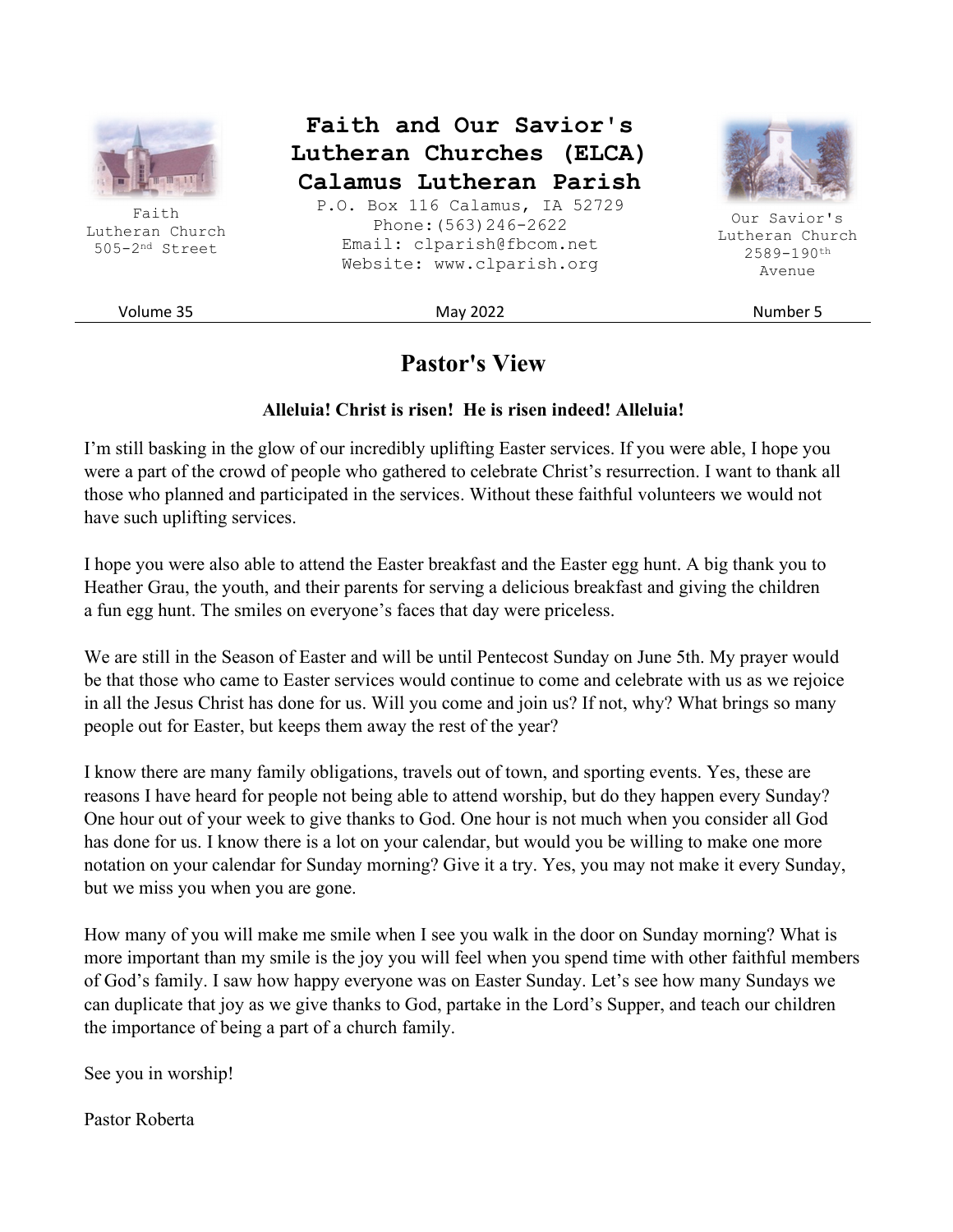# **Superheroes of the Bible**



Bible School Mondays in May  $3:15 - 5:15$  at Faith Kindergarten – Grade 5

The children are welcome to invite their friends and neighbors!

**Day 1** (May 2) **Heroes save the day!** The story of Jesus feeding the 5,000

**Day 2** (May 9) **Heroes do the unexpected!** The story of Mary pouring perfume on Jesus' feet

**Day 3** (May 16) **Heroes have faith!** The story of David and Goliath

**Day 4** (May 23) **Heroes take action!** The story of the Good Samaritan

Parents are welcome to join the lesson review and closing from  $5:00 - 5:15$ 

## **God Squad Bible Jams**

Devotions! Discussion! Food! Fellowship! Games!

Wednesdays: May 4, 11, 18, and 25 7:00 – 8:00 p.m. at Faith Church

All junior high and high school students are invited.

## **Naomi Circle Bible Study**

Wednesday, May 11 10:00 a.m. at Marsha Witte's home in DeWitt



*Across the Generations* (pages 22-27) May/June issue of *Gather* magazine

**Handel's Messiah**  Centennial Hall Augustana College in Rock Island **Sunday, May 1, 3:00 p.m.**  The 2-hour abridged version will be performed by the 200-member Oratorio Society and Orchestra. It was last presented at Augustana in 2018. Tickets: \$21, \$16 seniors, \$11 students Call: 309-794-7306

# **Southeastern Iowa Synod Assembly**

Friday, May 20 and Saturday, May 21 Hyatt Regency Conference Center Coralville, Iowa **Faith delegates**: Ashley Steffens and Brian Tulley **Our Savior's delegate**: David Olson

# **The last day of Sunday School is May 22.**

**Thank you to the staff for your service!**

 **P/K** - Shelley Gentile, Isabella Gentile, and Eric Hoffmann; **1/2/3** - Dan Burke, Rebecca Hurt, and Ryan Dick; **4/5/6** - Cindy Burke and Doug Willet; **Music**: Marsha Witte; **JH/HS**: Heather Grau and Pat Grau; **Adult Class**: Pastor Roberta Pierce.

**Sunday School will return in September at Faith.** 

**Mark Your Calendar!**  One Worship Service Only



9:00 a.m. at Our Savior's Church

# **June 5 is a very special Sunday!**

**Pentecost**  8:00 a.m. worship at Faith

**Affirmation of Baptism** 

10:00 a.m. worship at Our Savior's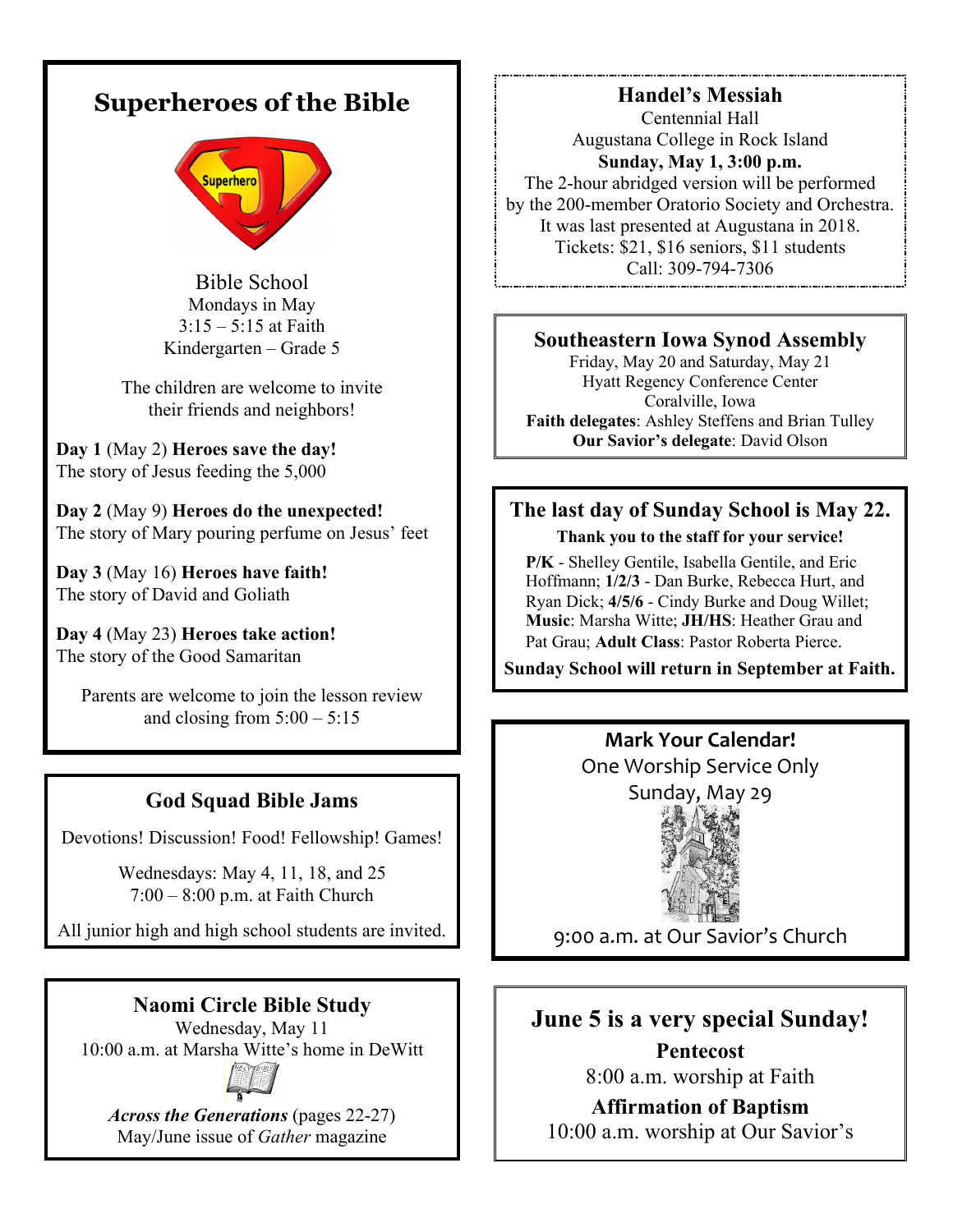# **Summer Schedule**

Begins Sunday, June 12



8:00 a.m. Worship – Faith (outdoors) 9:30 a.m. Worship – Our Savior's

Sincere condolences to the family of Uvonne "Sis" Youngers who died on March 28. Her funeral service was held at Faith on April 2.

# **Graduating from High School**



Congratulations to Haily Glover, Colin Grau, Christian Montover, Brayden Williams, and all others who are graduating from high school.

May the Lord shower you with blessings!

The family of Colin Grau invites the parish to a celebration of Colin's graduation on Saturday, June 4, 4:00 p.m.-7:00 p.m. at the American Legion in Lost Nation.

# **God Squad**

**Easter** – Thank you to all the families that contributed to the breakfast and egg hunt. Thank you to all who attended. It was a blessing to see everyone this year!

**Annual Grill-Out** – noon on Sunday, June 12, at Grau's House (1658-257th Street, Calamus).  $6<sup>th</sup>$  to  $12<sup>th</sup>$  grade youth and their families are invited to celebrate the end of school, say good-bye to our seniors, and welcome the incoming 7 th graders. Meat and beverages will be supplied. Please bring a dish to share and be ready to play yard games!!!

# **God's Work - - - Our Hands**

1) During Lent, members of Faith and Our Savior's donated **80 jars of peanut butter** for the Carroll Assistance Center in Wheatland. Thanks to all for your contributions to this Naomi Circle project.

2) The Calamus Lutheran Parish joint council has designated **ELCA World Hunger** as the **Noisy Offering recipient in 2022.** The offering is received once a month during worship. Gifts are used for projects around the world that help alleviate hunger.

3) Seven Cal-Wheat students received weekend meals during the school year from the **Feeding the Children** project organized by Rebecca Hurt.

The **DeWitt Community Hospital Auxiliary** annually participates in Birdies for Charity at the John Deere Golf Classic. 100% of donations go toward the designated project for the DeWitt Community Hospital. An additional 5% is also donated by the John Deere Classic.

If you would like to support this project, follow these steps.

- 1. Collect a donation form located on the bulletin board at Faith or at the back of the church at Our Savior's.
- 2. Write a check to **QC Golf Classic Charitable Foundation.**
- 3. Complete the brief donation form.
- 4. **Mail the donation and form prior to June 1, 2022 to this address: Birdies for Charity 15623 Coaltown Rd. East Moline, IL 61244**

DeWitt Community Hospital is often the first place one goes if injured or ill. Even though transportation to other hospitals for care may be needed, it remains the closest facility to meet our emergency, general, or long-term care needs. Thank you for supporting our local hospital.

> To contact Pastor Roberta, please use her cell phone number: **406-478-9518**.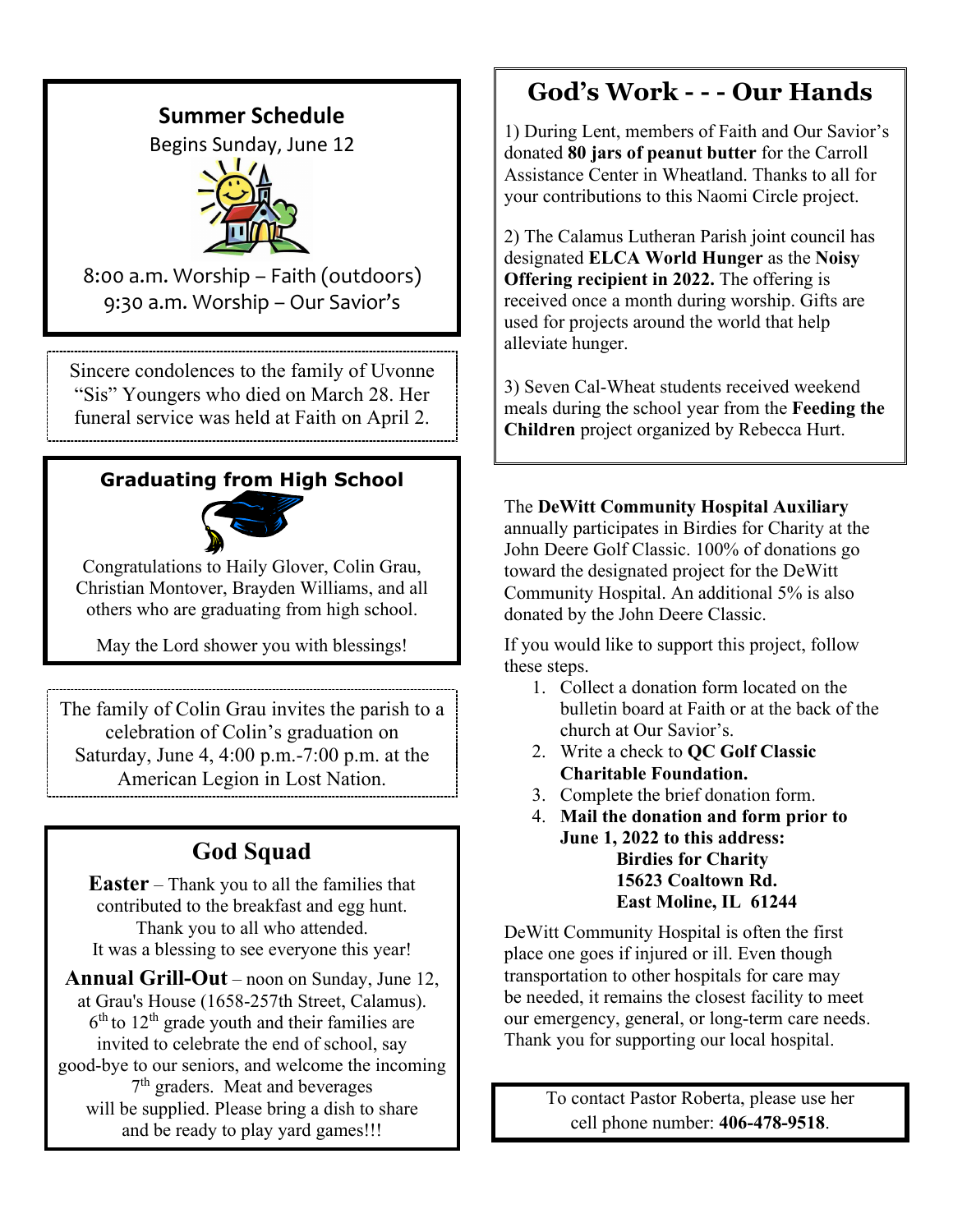

### **~ Joint Council ~**

#### **Pastor's Report:**

- $\triangleright$  Memorial service for Janice Berger on Saturday, April 30, at Faith.
- $\triangleright$  Whitman wedding coming up in May at Our Savior's.

#### **Worship Committee:**

- Affirmation of Baptism Service will be Sunday, June 5, at Our Savior's. Families request a 10:00 a.m. start for worship. Refreshments will be served by Naomi Circle following worship.
- $\triangleright$  Starting June 12, Our Savior's worship will be at 9:30 a.m. Our Savior's will use "With One Voice" for the summer.
- $\triangleright$  Faith will have outdoor services starting June 12 and continuing through the summer.

#### **Education Committee:**

- $\triangleright$  Discussed plans for Bible School. There are 21 children in K-5<sup>th</sup> grade registered.
- $\triangleright$  Will continue work on next fall's Sunday School curriculum.

#### **Feeding the Children:**

 $\triangleright$  Food will go home with seven school children on four more Fridays.

#### **PCC:**

 $\triangleright$  Will be meeting with a pastoral candidate this week.

#### **Old Business:**

 $\triangleright$  Performance review committee met and reviewed secretary's job description and also arrived at a data point for review.

#### **New Business:**

 Approved confirmands: Macailah Jacobsen, Alex Rickertsen, Kalloway Whitman, and Dalton Will. They will affirm their baptismal vows on June 5<sup>th</sup> at Our Savior's.

## **~ Our Savior's Council ~**

**Present:** Jason Bousselot, Dan Burke, Deb Detlefs, Amy Glover, Neil Holmquist, Mary Timmerman

#### **Old Business:**

- $\triangleright$  Carpet Still waiting on estimates.
- $\triangleright$  Trees Ten trees were purchased and will be planted to replace the outside row that was taken down. A donation was received and the rest will be paid out of the memorial fund.
- $\triangleright$  Delegate David Olson will serve as delegate to the SE IA Synod Assembly.

#### **New Business:**

- $\triangleright$  Mowing Received \$4,000 estimate from Reed Minor for lawn care for the year. Approved.
- $\triangleright$  Bathrooms Mary proposed getting estimates to redo the bathrooms.

## **~ Faith Council ~**

**Present:** Rebecca Hurt, Larry Schau, Hal Shelton, Ashely Steffens, Mark Witte

#### **Old Business:**

- $\triangleright$  Pest Control New pest control service by Kevin Meyer seems to be effective.
- $\triangleright$  Delegates Ashley Steffens and Brian Tulley are registered as delegates to the SE IA Synod Assembly along with Pastor Roberta Pierce.

#### **New Business:**

 $\triangleright$  Boiler - Need to schedule a check-up. It seems to be shutting off periodically. Church has been cold on several Sunday mornings.

#### **Next month's meetings:**

 $\triangleright$  Thursday, May 12, at Faith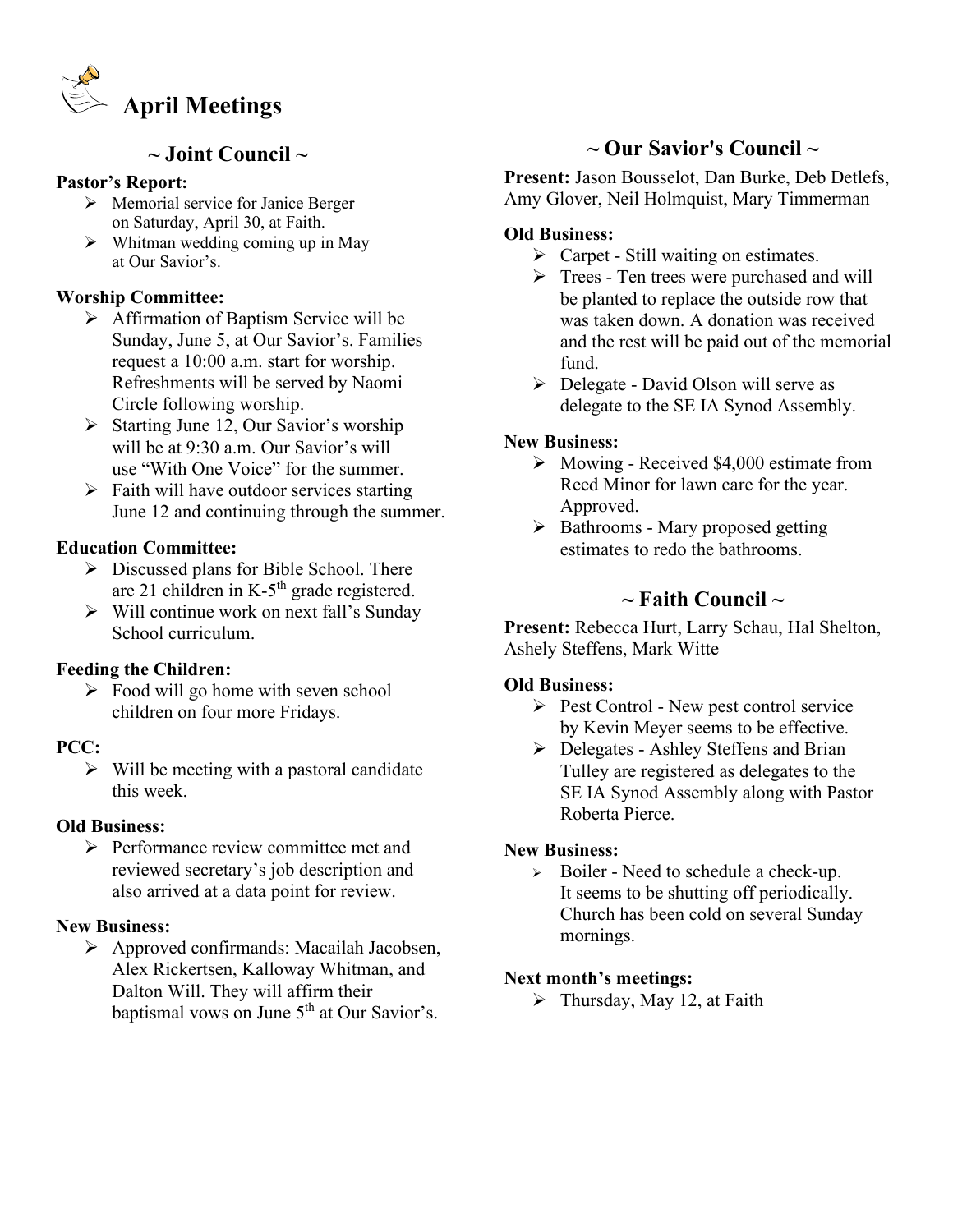#### **MINISTERS for May 2022**

If you cannot do your task on the day assigned, it is your responsibility to trade with someone or to find your own substitute and notify the church office of the change.

#### **FAITH CHURCH**

**Ushers:**  Alan Lee Paul Olson

**Acolyte:**  Peyton Grau

**Altar Ministry:**  Terri and David Bousselot

**Communion Assistant:**  Dirk Braet

#### **Lectors:**

May 1: Mark Witte May 8: Ashley Steffens May 15: Doreen Henning May 22: Terri Bousselot

#### **OUR SAVIOR'S CHURCH**

**Usher:**  Shane Glover

**Acolyte:**  David Burke

**Communion Assistant:**  Neil Holmquist

#### **Lectors:**

May 1: Neil Holmquist May 8: Jason Bousselot May 15: Marcia Edens May 22: Melisa Jacobsen May 29: Mark Olson

#### **Cleaners:**

Brian Bousselot and Mary Timmerman